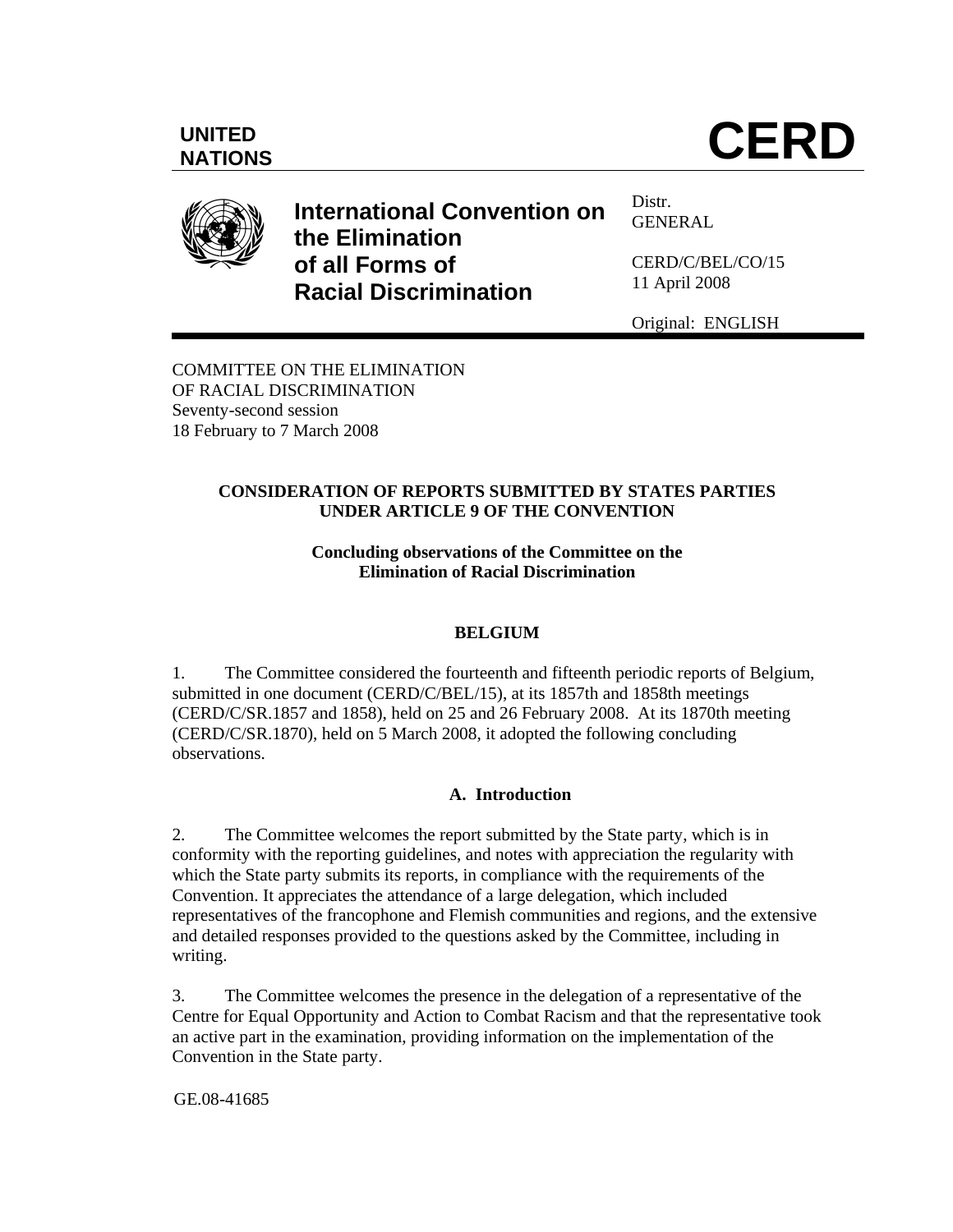## **B. Positive aspects**

4. The Committee acknowledges with appreciation the adoption of the Law of 10 May 2007, modifying the Law of 30 July 1981 on the punishment of acts of racism and xenophobia.

5. The Committee expresses its satisfaction with the work of the Centre for Equal Opportunity and Action to Combat Racism, especially in bringing cases of racial discrimination to court, as well as the assurances given by the delegation that there is no intention to narrow its mandate.

6. The Committee notes with appreciation other measures adopted to prevent and combat racial discrimination in Belgium, especially the 2004 federal action plan to combat racism, anti-Semitism and xenophobic violence and the setting up of a special unit to monitor racist messages on the internet.

7. The Committee further commends the State party for its active role with respect to the Durban Conference and its follow-up, including the invitation to visit Belgium for the Working Group of Experts on People of African Descent which took place in June 2005.

8. The Committee welcomes the fact that the State party has granted non-EU citizens the right to vote in local elections.

9. The Committee acknowledges with appreciation the "diversity" policy adopted to strengthen the inclusion of migrants in the labour market and in society as such.

#### **C. Specific concerns and recommendations**

10. The Committee welcomes the existence of the Centre for Equal Opportunity and Action to Combat Racism, and other bodies with the mandate to promote and protect human rights, but regrets that no independent national human rights institution, established in accordance with the Paris Principles (General Assembly resolution 48/134), exists in the State party.

## **The Committee recommends that the State party continue its consideration of the establishment of an independent national human rights institution, with a broad mandate to promote and protect human rights, in accordance with the Paris Principles.**

11. While noting that members of the *Front National* party were found guilty of incitement to racial hatred and sentenced to 250 hours of community service, with a suspension of the right to be elected for 10 years, the Committee remains concerned at the persistence of hate speech in the State party. The Committee is further concerned with the judicial procedure brought before the Constitutional Court by the *Vlaams Belang* party, and others, based on the allegation that article 21 of the Law of 10 May 2007, which declares that the dissemination of ideas based on racial superiority and hatred are criminal offences, violates freedom of expression (articles 4 (a) and 7).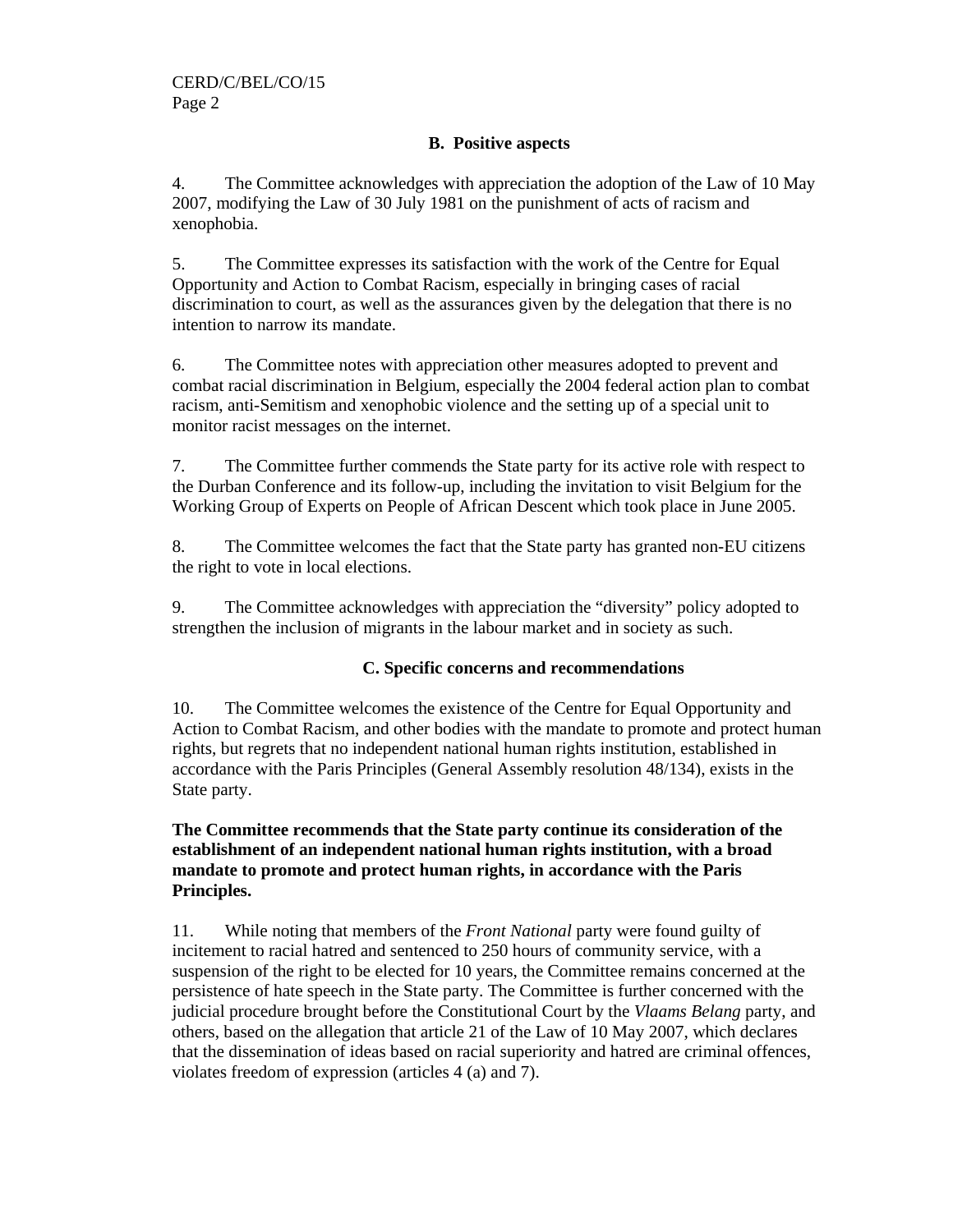**In light of its general recommendation No. 15 (1993) on article 4 of the Convention, the Committee recommends that the State party continue to uphold the provisions enshrined in article 4 of the Convention, which are compatible with the right to freedom of opinion and expression, as the exercise of this right carries special duties and responsibilities.** 

**The Committee also recommends that the State party strengthen its measures to prevent and combat xenophobia and racial prejudice amongst politicians, public officials and the general public, as well as to promote tolerance between all ethnic and national groups.** 

12. The Committee notes that the *Vlaams Block* party, an organization promoting racism and discriminatory propaganda, dissolved itself in 2004 following a lengthy trial for racist offences. It further notes that the *Vlaams Belang* party, its successor, has been under a judicial procedure before the State Council since May 2006 for "hostility towards rights and liberties guaranteed by the European Convention on Human Rights" (article 15ter, paragraph 1 of the law of 4 July 1989) aimed at cancelling its public financial allocation. The Committee, however, is concerned that the State party has not adopted any specific provisions implementing article 4 (b) of the Convention in its domestic legislation, declaring illegal and prohibiting organizations which promote and incite racial discrimination (article 4 (b)).

**The Committee, recalling its general recommendation No. 15, recommends that the State party adopt legislation to ensure the full and adequate implementation of article 4 of the Convention in its domestic legal system, especially provisions declaring illegal and prohibiting organizations which promote and incite racial discrimination, in accordance with article 4 (c).** 

13. The Committee is concerned about the limited number of criminal cases concerning racist offences brought to justice and the high number of complaints that are discontinued, especially with regard to racial violence, hatred and discrimination committed by members of the police force. The Committee is further concerned about the lack of detailed statistical information on investigations, prosecutions and convictions with regard to racist offences, as well as on reparation provided to the victims (articles 4 (a), 5 (b), 6 and 7).

**In the light of its general recommendation No. 31 (2005) on the prevention of racial discrimination in the administration and functioning of the criminal justice system, the Committee recommends that the State party take all necessary measures to ensure that protection and remedies against any acts of racial discrimination are effective, and that complaints are promptly, thoroughly and impartially investigated and persons charged with offences prosecuted and tried.** 

**The Committee also recommends that the State party provide, in its next periodic report, detailed information on the investigation, prosecution and conviction of racially motivated offences as well as on reparations provided to victims of such acts.** 

**The Committee further recommends that the State party reinforce information campaigns and education programmes on the Convention and its provisions, as well as strengthen its training activities for police and those working within the criminal**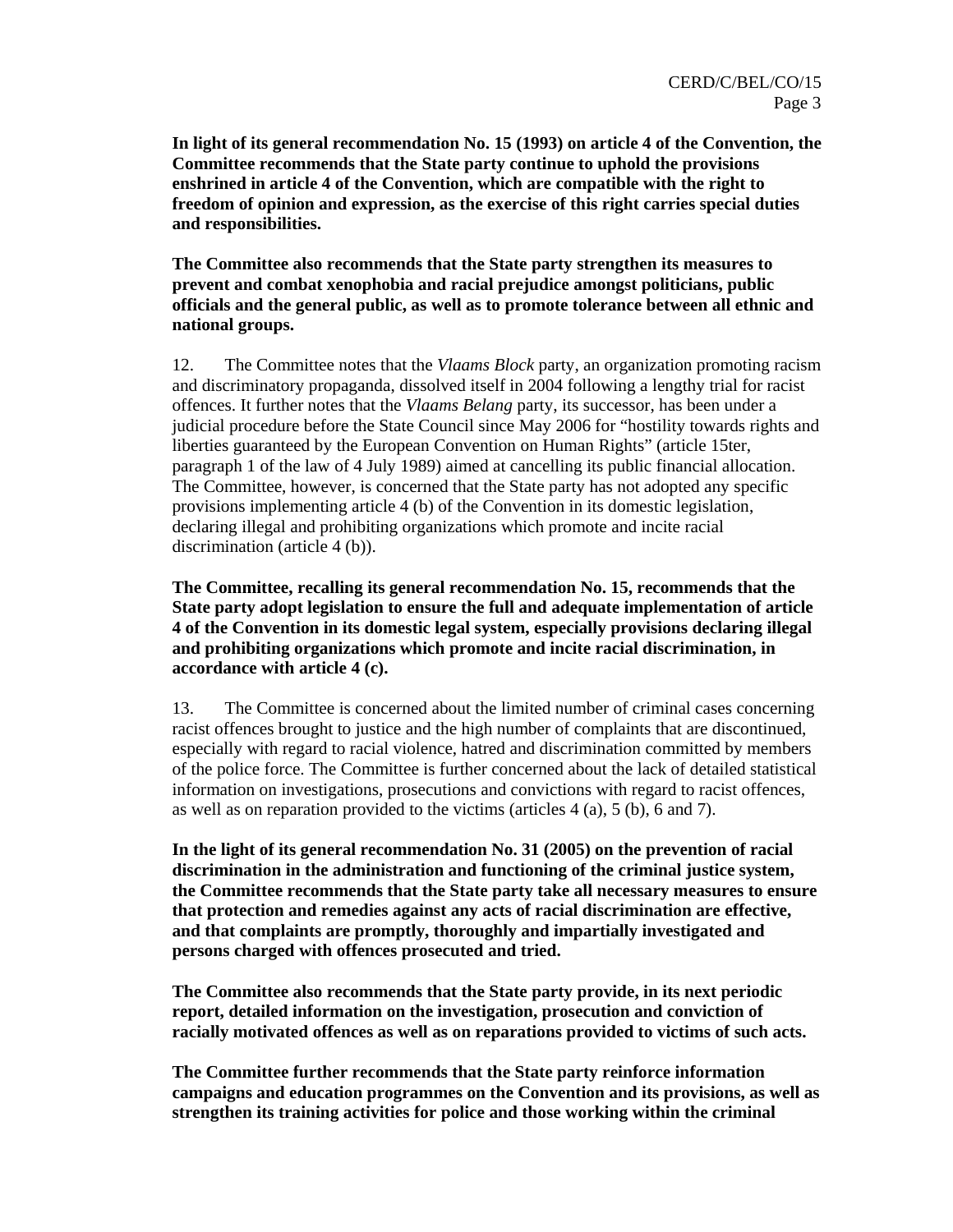#### **justice system on the mechanisms and procedures provided for in national legislation in the field of racial discrimination.**

14. The Committee is concerned about the findings in the study from the National Institute on Criminal Statistics and Criminology concluding that foreigners in the penal system receive more severe sentences than people of Belgian origin. The Committee has noted that, according to the State party, this is not an intentional policy but rather an unconscious "vicious circle" involving many actors in the administration of the penal system (article 5 (a)).

## **The Committee urges the State party to follow this development closely and develop a focused strategy, taking into consideration general recommendation No. 31, for changing the situation in order to ensure that all persons irrespective of race, colour, descent, or national or ethnic origin are treated equally in the penal system.**

15. The Committee is concerned about the fact that ethnic minorities are often overrepresented in social urban housing – up to 90 per cent in some cases – which has resulted in de facto segregation in certain neighbourhoods of large cities. In addition, such phenomenon may lead to the use of ethnic criteria to allocate social housing, which would be a discrimination violating the provisions of the Convention (article 5 (e)).

**The Committee, recalling its general recommendation No. 19 (1995) on article 3 of the Convention, recommends that the State party adopt effective measures to prevent de facto segregation and address the underlying factors, especially as such segregation has a negative impact on the enjoyment of economic, social and cultural rights of the individuals affected.** 

**The Committee further recommends that the State party provide detailed information in its next periodic report on specific measures adopted to address the de facto segregation and the impact of these measures.** 

16. The Committee is concerned that the Flemish community adopted a decree on 15 December 2006 restricting access to social housing to persons who speak or make the commitment to learn Dutch, as well as by the fact that the decree was endorsed by the State Council. The Committee is further concerned that the municipality of Zaventem, near Brussels, adopted a regulation restricting the acquisition of public lands to Dutch speakers or to persons committing themselves to learn it (article 5 (e) (iii)).

## **While noting that the State party has a federal structure, the Committee recalls that Belgium is a single State under international law and has the obligation to ensure the implementation of the provisions of the Convention throughout its territory.**

**The Committee recommends that the State party ensure that linguistic requirements do not lead to indirect discrimination affecting both citizens and non-citizens who do not speak Dutch, on grounds of their national or ethnic origin, thus impairing their enjoyment of economic, social and cultural rights, in particular their housing rights. The Committee further recommends that the State party provide detailed information in its next periodic report on this issue.**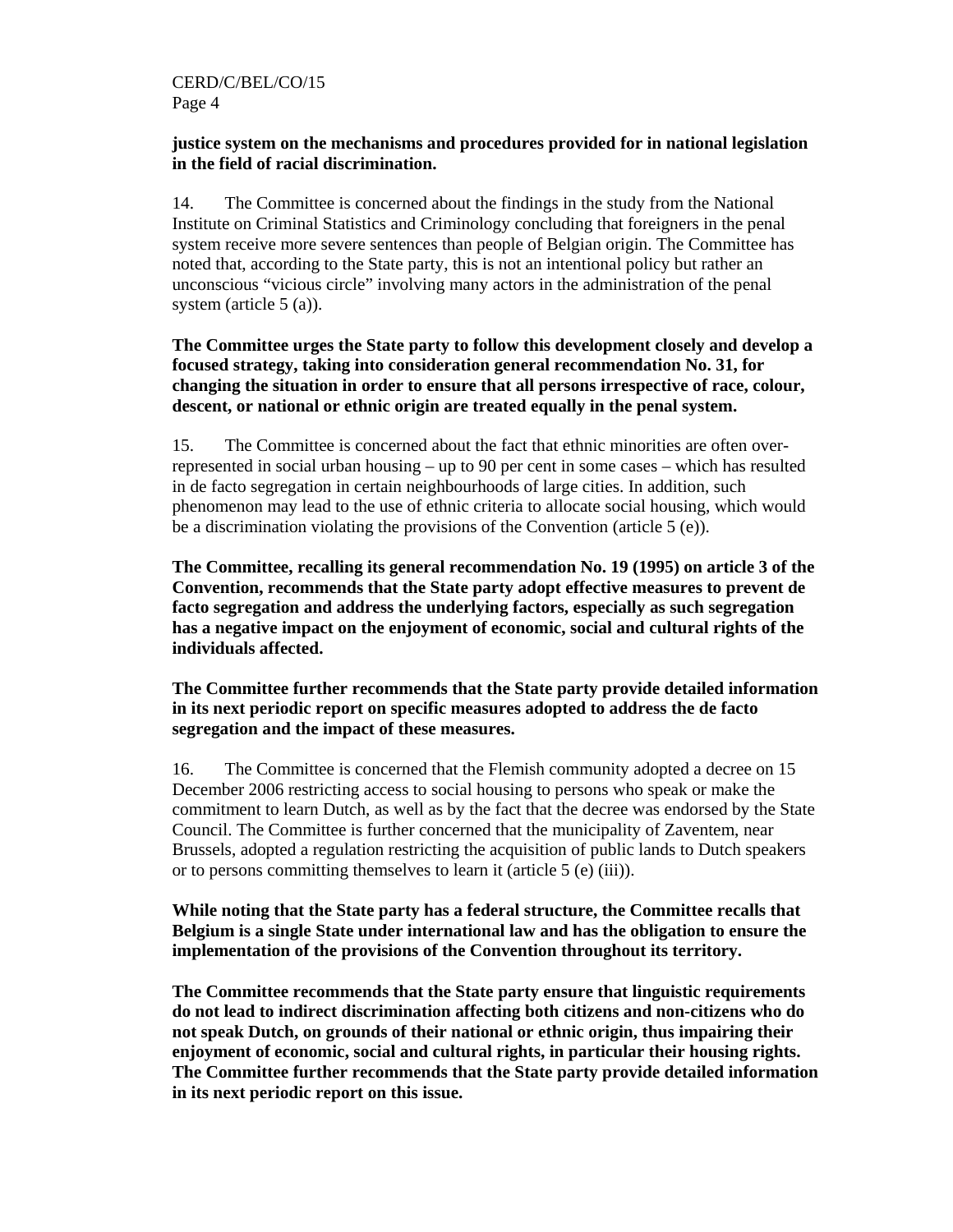17. Noting that the European Court of Human Rights, in its judgment of 24 January 2008, found that Belgium had violated article 3 and 5 of the European Convention on Human Rights on ground of inhuman and degrading treatment of asylum-seekers, the Committee shares the concern about the detention of asylum-seekers, the conditions of such detention, and the lack of non-custodial measures applicable to them (article 5).

#### **The Committee, recalling its general recommendation No. 30 (2004) on discrimination against non-citizens, recommends that the State party adopt all necessary measures to use non-custodial measures for asylum-seekers and, when detention is required, that conditions meet international standards.**

18. The Committee is concerned that police forces continue, in certain cases, to use excessive force during expulsion of non-citizens, as noted by the European Court of Human Rights, in its judgment of 12 October 2006, which found that Belgium had violated article 3 and 8 of the European Convention on Human Rights (articles 5 (b), 6 and 7).

#### **The Committee recommends that the State party continue to follow this issue closely, especially by ensuring that members of the police forces are adequately trained in human rights and that all allegations of ill-treatment and excessive use of force are investigated.**

19. While acknowledging that Belgium is party to numerous international human rights instruments, the Committee notes that Belgium has signed but not ratified the Framework Convention for the Protection of National Minorities of the Council of Europe (articles 2 and 5).

## **The Committee recommends that the State party consider ratifying the Framework Convention for the Protection of National Minorities, thus providing its minorities with all the rights recognized in the Convention.**

20. While welcoming the adoption of the law of 10 August 2005 amending various legal provisions with a view to intensifying action to combat trafficking in persons, the Committee notes the absence of detailed statistical information on investigations, prosecutions and convictions of human traffickers, bearing in mind that victims are often women and children belonging to ethnic minorities, including non-citizens. It also notes the lack of measures to protect and provide adequate reparation to victims (article 5 (b) and (e)).

## **The Committee recommends that the State party reinforce its measures to adequately prevent, combat and punish human trafficking, especially of non-citizens, and to provide, in its next periodic report, detailed statistical information in this regard, including on protection and reparation provided to the victims.**

21. While noting that in the State party the competence to regulate the wearing of the headscarf in schools belongs to each school board, the Committee is concerned as to the equal enjoyment of the right to education by all girls in Belgium (article 5 (e) (v)).

#### **The Committee recommends that the State party ensure that the procedure implementing school regulations always place emphasis on dialogue in order to**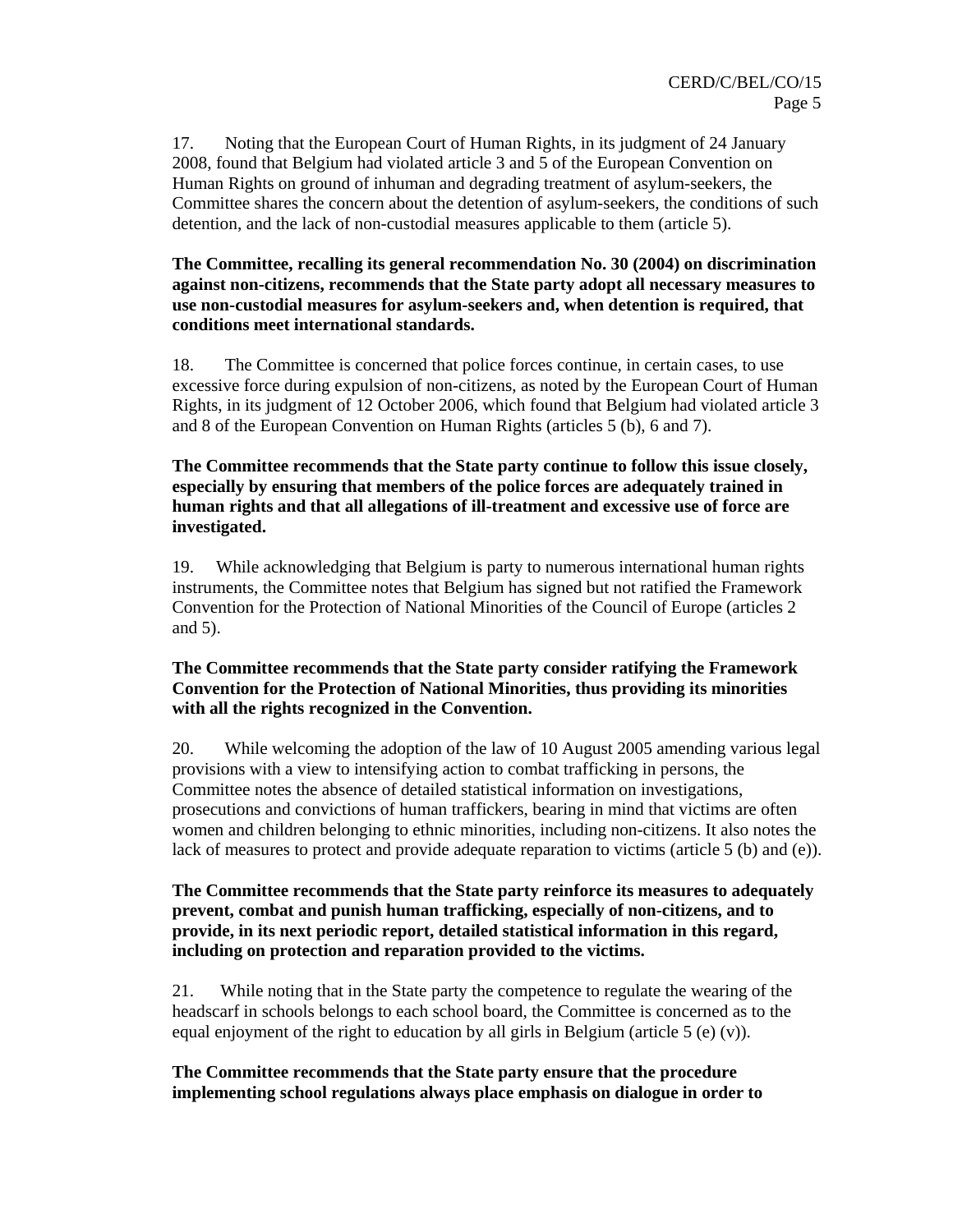#### **prevent such regulations from denying any student the right to education, and to ensure that everyone can always exercise that right.**

22. While acknowledging the work of the Walloon Travellers' Mediation Centre since 2001 and the recognition of caravans as a form of housing in the Flemish Housing Code since 2004, the Committee remains concerned as to the practical enjoyment of social, economic and cultural rights by Roma and Travellers, especially in education and employment (articles 5 (e) and 7).

**The Committee recommends, in light of its general recommendation No. 27 (2000) on discrimination against Roma, that the State party strengthen its measures to improve the schooling of Roma children, as well as employment opportunities for Roma and Travellers.** 

**The Committee further recommends that the State party provide, in its next periodic report, detailed information on the enjoyment of social, economic and cultural rights of Roma and Travellers, as well as on the impact of the measures taken to increase and improve sites on residential land for caravan-dwellers and improve access to health care and other basic facilities.** 

23. The Committee further notes that the State party has not withdrawn its declaration on article 4 of the Convention and recommends that it consider doing so.

24. The Committee recommends that the State party ratify the amendment to article 8, paragraph 6, of the Convention, adopted on 15 January 1992 at the fourteenth meeting of States parties to the Convention and endorsed by the General Assembly in resolution 47/111. In this connection, the Committee cites General Assembly resolution 61/148, in which the Assembly strongly urged States parties to accelerate their domestic ratification procedures with regard to the amendment and to notify the Secretary-General expeditiously in writing of their agreement to the amendment.

25. The Committee recommends that the State party take into account the relevant parts of the Durban Declaration and Programme of Action, adopted in September 2001 by the World Conference against Racism, Racial Discrimination, Xenophobia and Related Intolerance (A/CONF.189/12, chapter I), when implementing the Convention in its domestic legal order, particularly as regards articles 2 to 7 of the Convention. The Committee also urges that the State party include in its next periodic report specific information on action plans and other measures taken to implement the Durban Declaration and Programme of Action at the national level. The Committee also encourages the State party to continue to actively participate in the Preparatory Committee for the Durban Review Conference, as well as in the Durban Review Conference in 2009.

26. The Committee encourages the State party to consider ratifying the International Convention on the Protection of the Rights of All Migrant Workers and Members of Their Families (adopted by the General Assembly in resolution 45/158).

27. The Committee recommends that the State party's reports be made readily available to the public at the time of their submission, and that the observations of the Committee with respect to these reports be similarly publicized in the official and national languages.